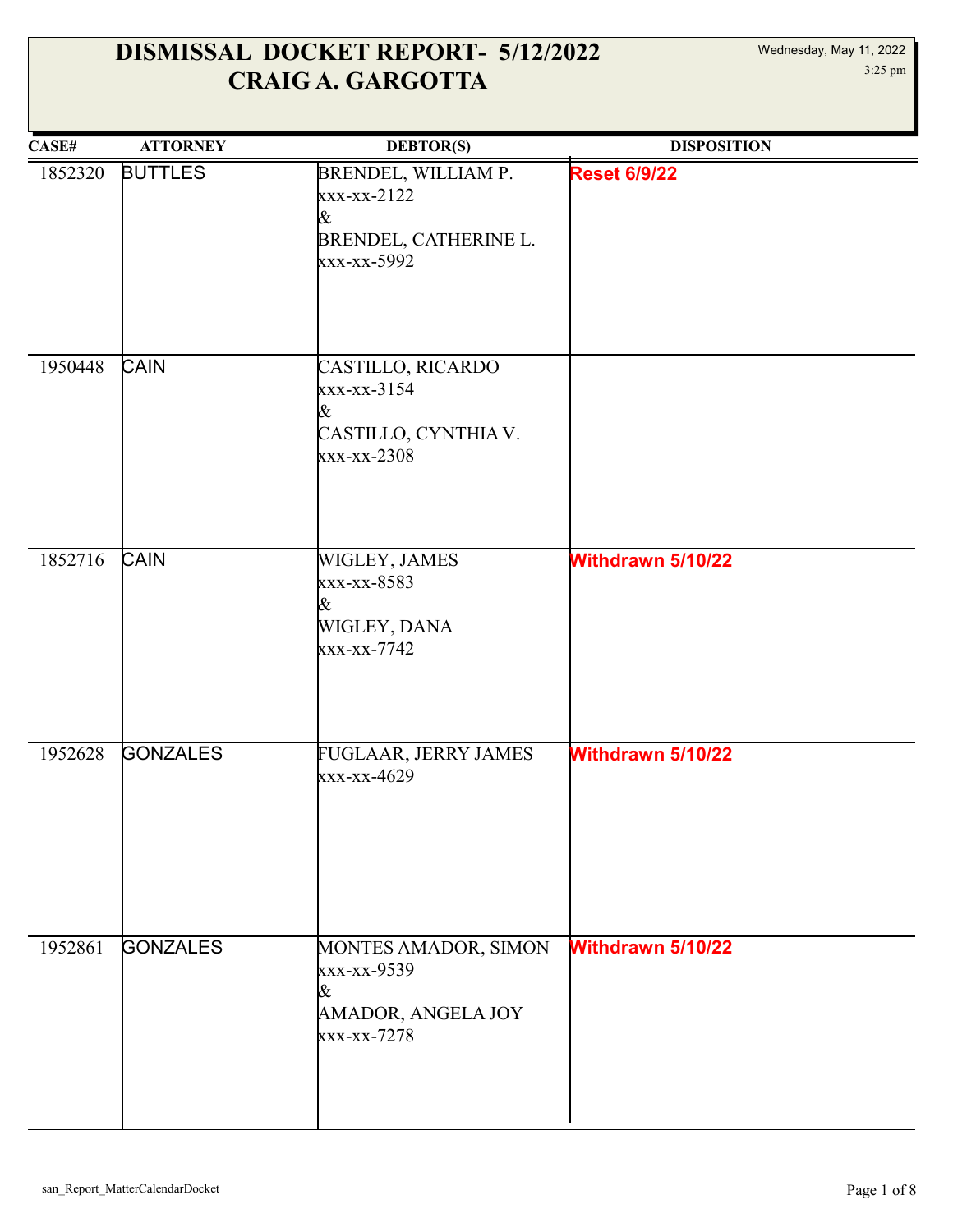#### Wednesday, May 11, 2022 3:25 pm

| CASE#   | <b>ATTORNEY</b> | <b>DEBTOR(S)</b>                                 | <b>DISPOSITION</b>                                                |
|---------|-----------------|--------------------------------------------------|-------------------------------------------------------------------|
| 1952871 | <b>GONZALES</b> | WILLIAMS, EUGENIA<br><b>REYNA</b><br>xxx-xx-0940 | <b>Reset 6/9/22</b>                                               |
| 2051628 | <b>GONZALES</b> | WILSON, SANDRA KAY<br>xxx-xx-1857                | <b>Grant - Otc From Mary Viegelahn</b>                            |
| 1852767 | <b>HACKER</b>   | <b>BRADY, JENNIFER DAWN</b><br>xxx-xx-5605       | Tmtd Moot - Case Converted 4/25/22<br>4/25/22<br><b>Converted</b> |
| 2051873 | <b>HERVOL</b>   | BUTLER, KEVIN M.<br>xxx-xx-0610                  | <b>14 Days To Convert Or Dismiss</b>                              |
| 1950280 | <b>MCLEOD</b>   | RODRIGUEZ, RALPH R.<br>xxx-xx-2580               |                                                                   |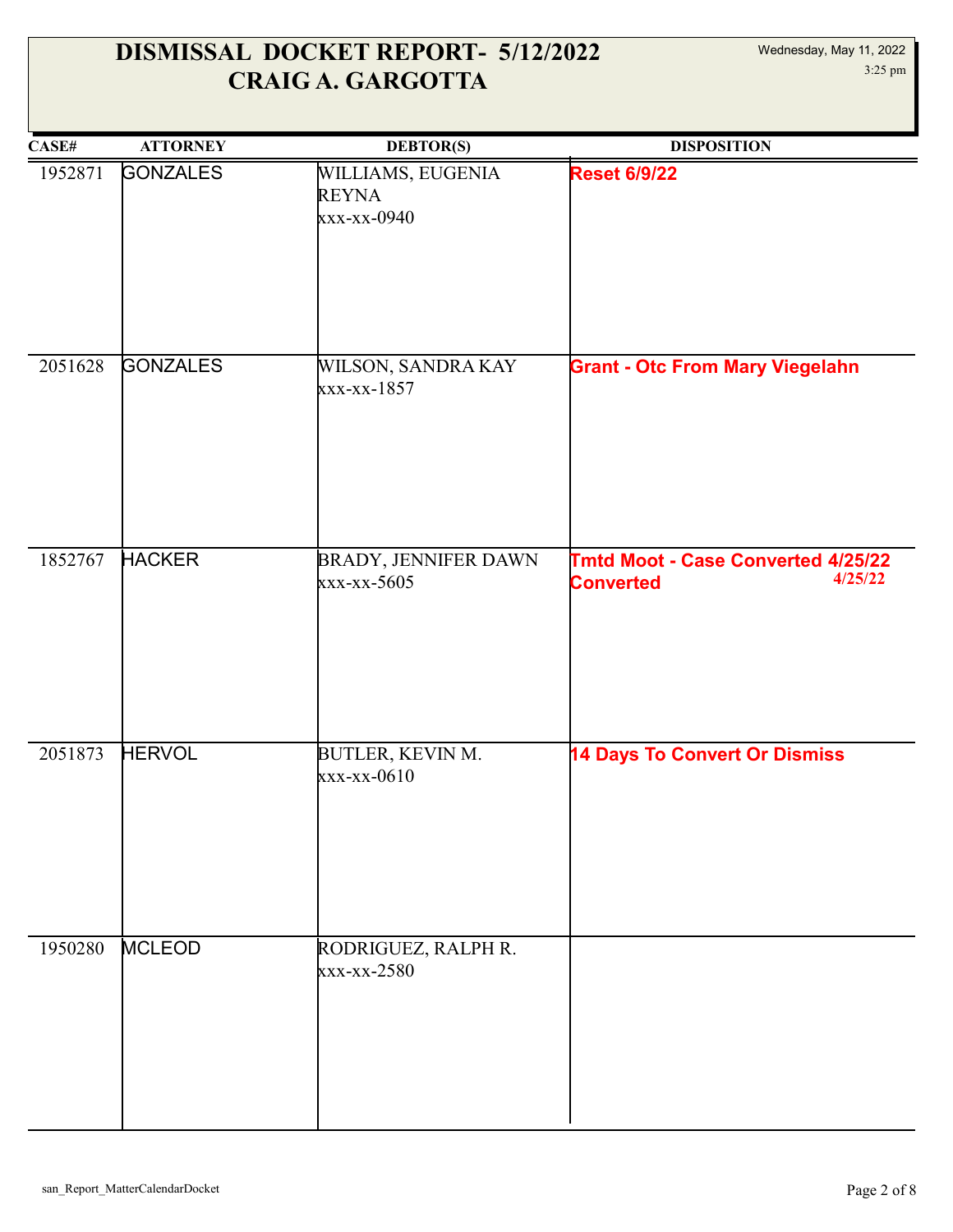| CASE#   | <b>ATTORNEY</b>   | <b>DEBTOR(S)</b>                                           | <b>DISPOSITION</b>                                                     |
|---------|-------------------|------------------------------------------------------------|------------------------------------------------------------------------|
| 2052019 | <b>OJEDA</b>      | ASHLEY, KIMBERLY LOUISE Withdrawn 5/11/22<br>$xxx-xx-4511$ |                                                                        |
|         |                   |                                                            |                                                                        |
| 1950618 | <b>OJEDA</b>      | ESTRADA, JOSE ALEJANDROReset 6/9/22<br>xxx-xx-1993         |                                                                        |
| 1952282 | <b>OJEDA</b>      | MORALES, GUADALUPE                                         | <b>Reset 6/9/22</b>                                                    |
|         |                   | $\frac{xx}{x-x}-2265$                                      |                                                                        |
| 1852691 | <b>SCHUMACHER</b> | TIBBETT, SARA LYNN<br>$xxx-xx-1456$                        | <b>Tmtd Moot - Case Converted 5/6/22</b><br>5/6/22<br><b>Converted</b> |
| 1852644 | <b>SORIA</b>      | ALCALA, JOHN G.<br>$xxx-xx-1111$                           | <b>Agreed Order To Come From Mary</b><br><b>Viegelahn</b>              |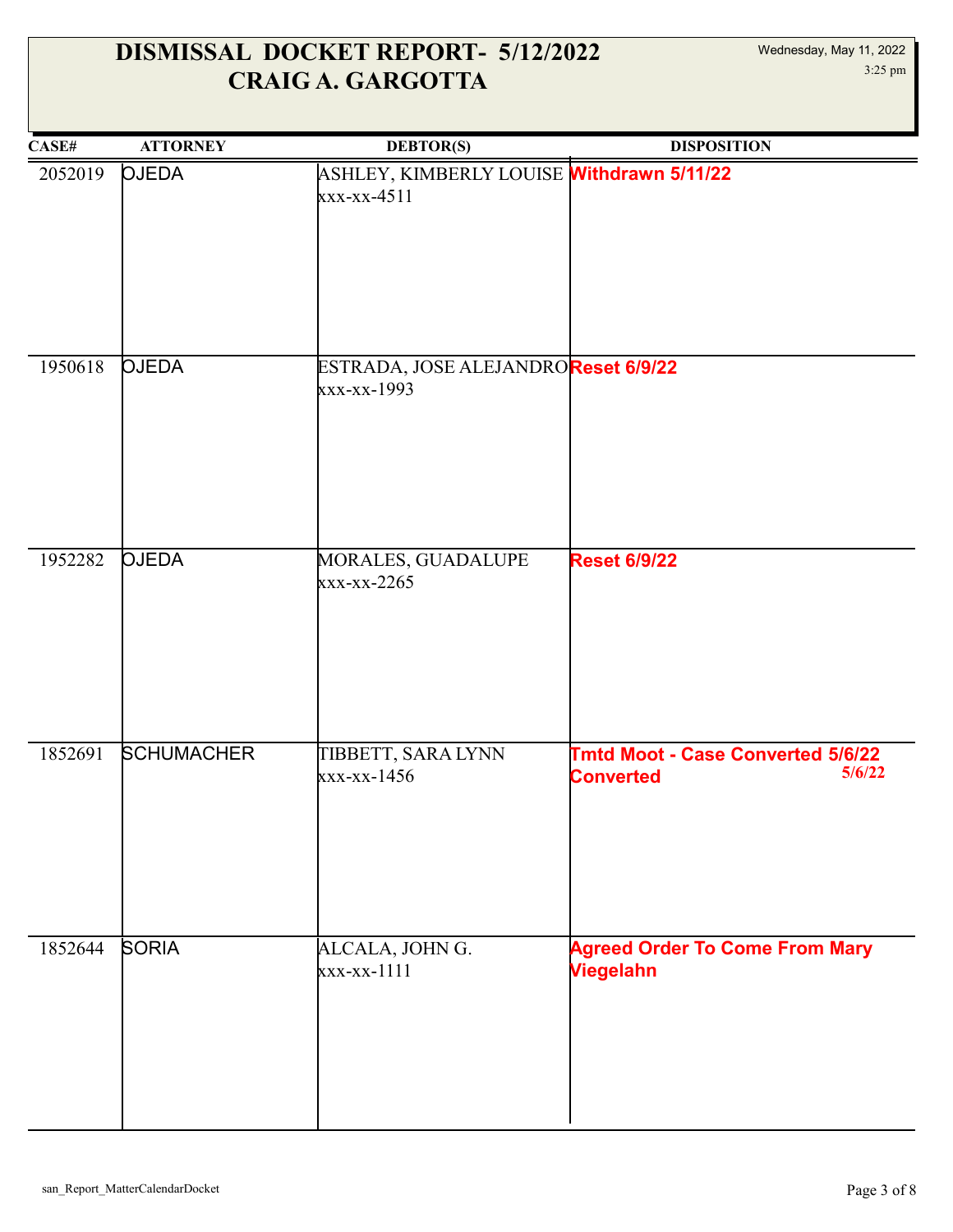#### Wednesday, May 11, 2022 3:25 pm

| CASE#   | <b>ATTORNEY</b>             | <b>DEBTOR(S)</b>                                                                                      | <b>DISPOSITION</b>                                        |
|---------|-----------------------------|-------------------------------------------------------------------------------------------------------|-----------------------------------------------------------|
| 1950002 | <b>SORIA</b>                | VALDEZ, JUDY ANNETTE<br>$\frac{x}{x-x-x-5216}$                                                        | <b>Withdrawn 5/11/22</b>                                  |
| 2051976 | <b><i>VANHEMELRIJCK</i></b> | DE LEON, MELISSA MARIE<br>xxx-xx-7197                                                                 | <b>Withdrawn 5/11/22</b>                                  |
| 1952598 | <b><i>VANHEMELRIJCK</i></b> | EASTER, DAVID JACKSON<br>xxx-xx-4241<br>&<br>SANCHEZ-EASTER,<br><b>ALEXANDER REYES</b><br>xxx-xx-7834 | <b>Grant - Otc From Mary Viegelahn</b>                    |
| 1952731 | <b><i>NANHEMELRIJCK</i></b> | ESCAMILLA, AARON<br><b>CHRISTOPHER</b><br>xxx-xx-7086<br>&<br>ESCAMILLA, MEGAN M.<br>xxx-xx-2874      | <b>Reset 6/9/22</b>                                       |
| 1852841 | <b><i>VANHEMELRIJCK</i></b> | ESPINOZA, JESUS ALBERTO<br>xxx-xx-9778<br>&<br>ESPINOZA, CINDY<br><b>ESCAMILLA</b><br>xxx-xx-5076     | <b>Agreed Order To Come From Mary</b><br><b>Viegelahn</b> |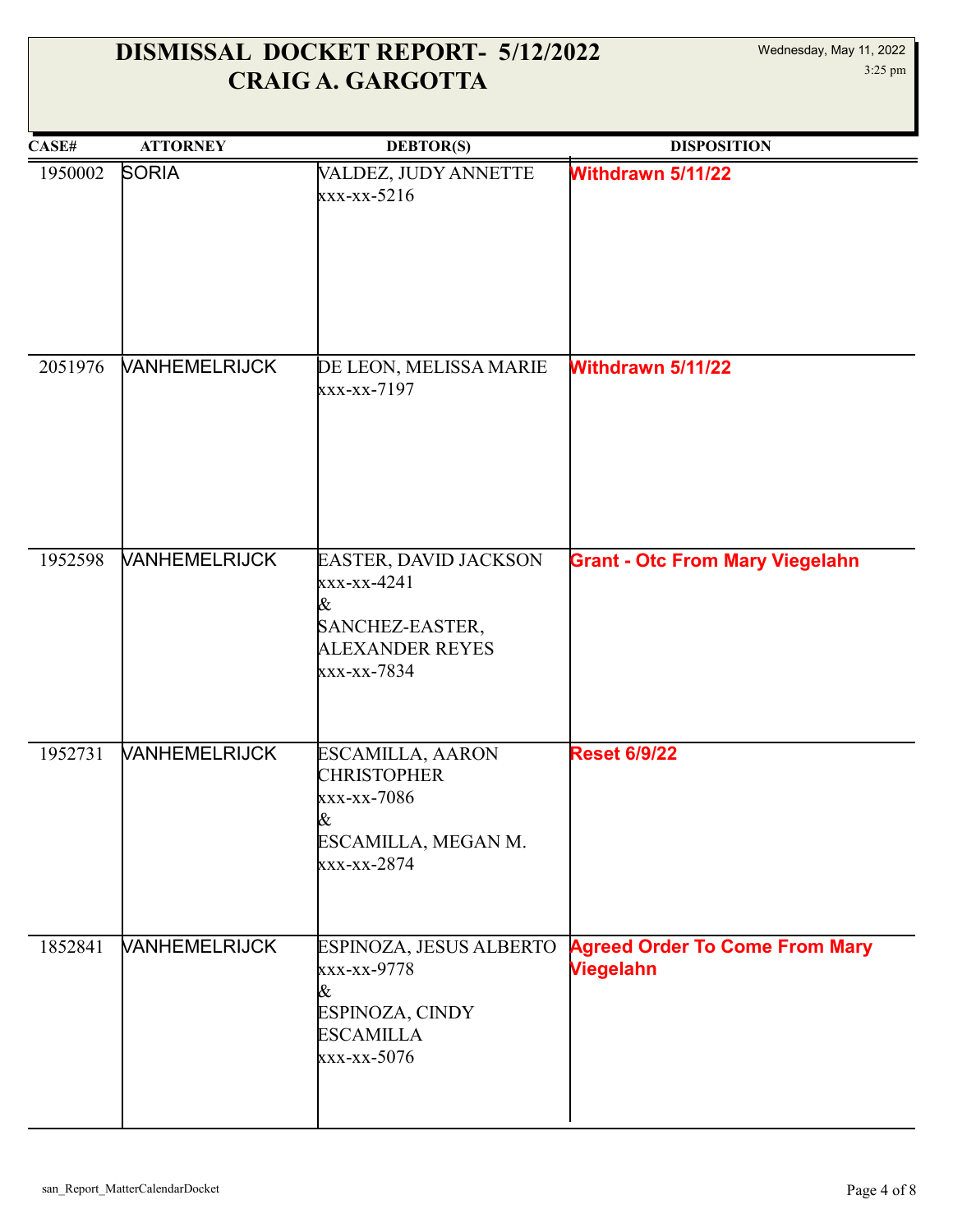| CASE#   | <b>ATTORNEY</b>      | <b>DEBTOR(S)</b>                                                                                | <b>DISPOSITION</b>                                        |
|---------|----------------------|-------------------------------------------------------------------------------------------------|-----------------------------------------------------------|
| 1751589 | <b>VANHEMELRIJCK</b> | GARCIA, MARY JO<br>xxx-xx-7833                                                                  | <b>Withdrawn 5/11/22</b>                                  |
| 2150464 | VANHEMELRIJCK        | HERNANDEZ, MARIA<br><b>ESTELLA</b><br>xxx-xx-4806                                               | <b>Reset 6/9/22</b>                                       |
| 2050629 | VANHEMELRIJCK        | KASSAHN, MARY<br><b>ELIZABETH</b><br>xxx-xx-3690                                                | <b>Withdrawn 5/11/22</b>                                  |
| 1951359 | VANHEMELRIJCK        | LIENDO, DAVID<br>xxx-xx-7695<br>&<br>ENDERLE LIENDO,<br><b>EVANGELINE CARMEN</b><br>xxx-xx-4023 | Withdrawn 3/23/22                                         |
| 1950623 | <b>VANHEMELRIJCK</b> | MARTINEZ, JESUS JAVIER<br>xxx-xx-2705<br>&<br>MARTINEZ, VERONICA ANN<br>xxx-xx-2319             | <b>Agreed Order To Come From Mary</b><br><b>Viegelahn</b> |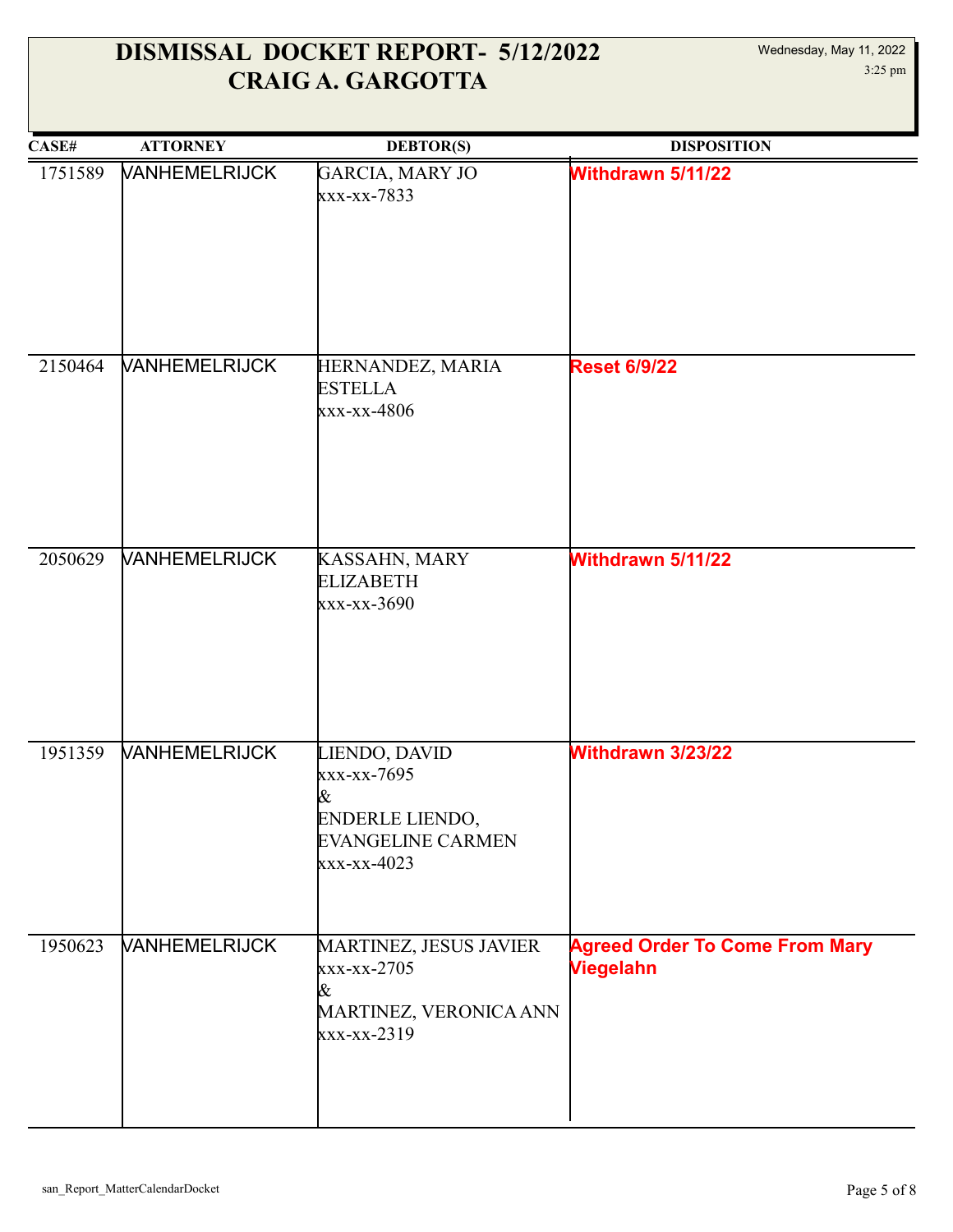| CASE#   | <b>ATTORNEY</b>             | <b>DEBTOR(S)</b>                                                                                | <b>DISPOSITION</b>                                                        |
|---------|-----------------------------|-------------------------------------------------------------------------------------------------|---------------------------------------------------------------------------|
| 1952512 | <b><i>VANHEMELRIJCK</i></b> | MAXEY, DAMEION RAY<br>xxx-xx-1166                                                               | <b>Deny Modification - Grant Tmtd - Otc</b><br><b>From Mary Viegelahn</b> |
| 2050547 | <b>VANHEMELRIJCK</b>        | MORIN, TRAVIS WILLIAM<br>xxx-xx-7309<br>&<br>MORIN, STAR LYNN<br>xxx-xx-7008                    | <b>Reset 6/9/22</b>                                                       |
| 1951879 | <b>VANHEMELRIJCK</b>        | MUVDI, MICHELLE<br>xxx-xx-6909                                                                  | <b>Withdrawn 5/11/22</b>                                                  |
| 2050249 | <b>VANHEMELRIJCK</b>        | NAYLOR, DAVID<br>xxx-xx-9809                                                                    | <b>Reset 6/9/22</b>                                                       |
| 1951092 | <b><i>VANHEMELRIJCK</i></b> | PEREZ, JESUS JAVIER<br><b>ALVAREZ</b><br>xxx-xx-1514<br>&<br>ALVAREZ, ADY ACOSTA<br>xxx-xx-3600 | <b>Agreed Order To Come From Mary</b><br><b>Viegelahn</b>                 |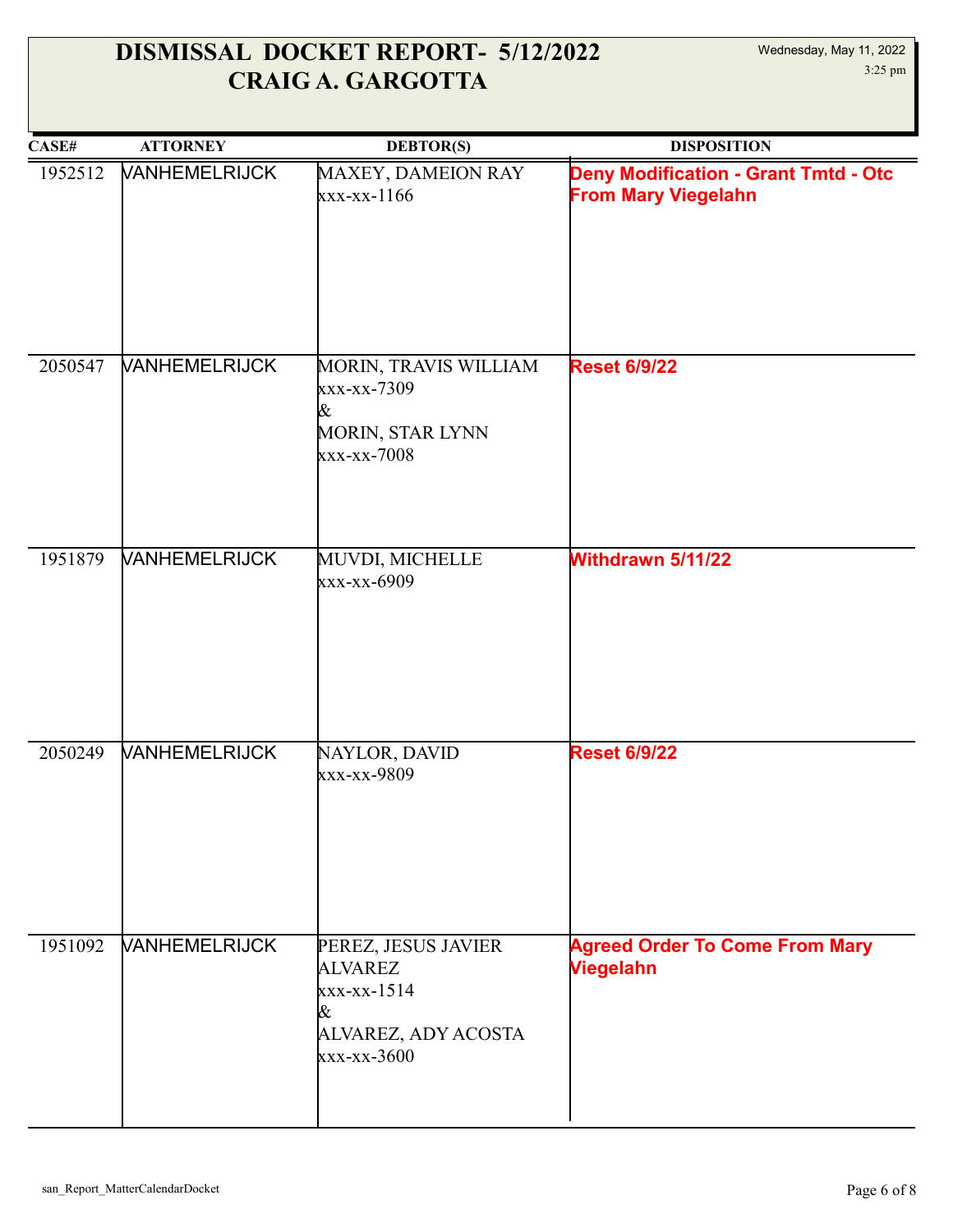| CASE#   | <b>ATTORNEY</b>             | <b>DEBTOR(S)</b>                          | <b>DISPOSITION</b>                                                       |
|---------|-----------------------------|-------------------------------------------|--------------------------------------------------------------------------|
| 2150181 | <b><i>VANHEMELRIJCK</i></b> | REEF, TIFFANY BRITTON<br>xxx-xx-4881      | <b>Grant - Otc From Mary Viegelahn</b>                                   |
| 1951575 | <b>VANHEMELRIJCK</b>        | RUIZ, DIANE                               | <b>Grant - Otc From Mary Viegelahn</b>                                   |
|         |                             | $xxx-xx-4716$                             |                                                                          |
| 1951927 | <b><i>VANHEMELRIJCK</i></b> | SANCHEZ, TRUDY HURST<br>xxx-xx-7572       | <b>Withdrawn 5/10/22</b>                                                 |
| 1951846 | <b>VANHEMELRIJCK</b>        | xxx-xx-5384                               | SEPHUS, TORRANCE LAMARAgreed Order To Come From Mary<br><b>Viegelahn</b> |
| 1851164 | <b><i>NANHEMELRIJCK</i></b> | <b>WELLS, ERON TOMAINE</b><br>xxx-xx-8056 | <b>Tmtd Moot - Case Converted 5/10/22</b><br>5/10/22<br><b>Converted</b> |